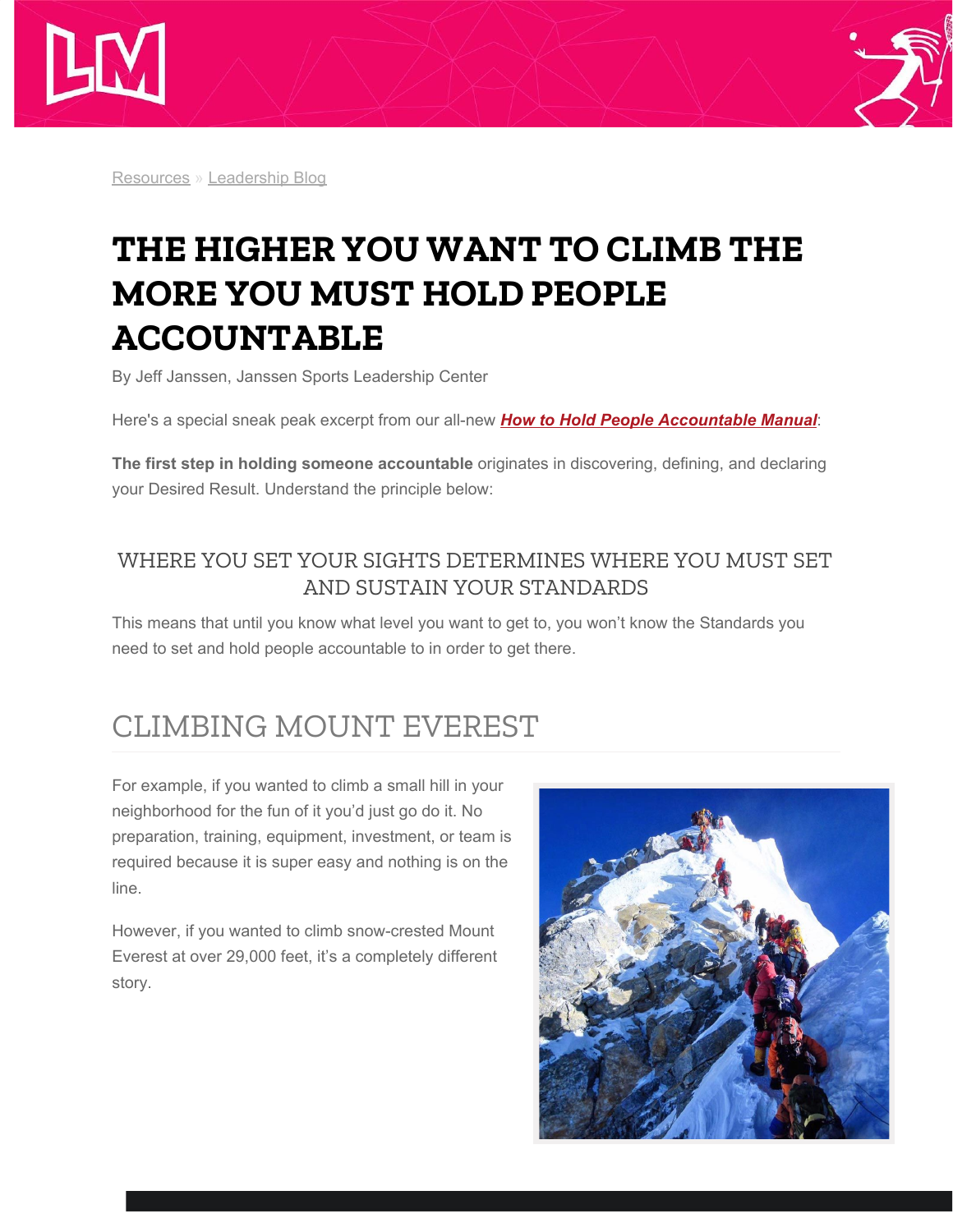



Because the two-month long trek is such a daunting and potentially deadly task, you would need to train intensely, prepare diligently, ensure you had all the right equipment, find a highly competent and capable group of guides to lead you, trust them completely to have your back, and hold people accountable at the highest level to have the best chance of reaching the imposing summit, and quite frankly, surviving.

**This life and death expedition is not one where laziness, forgetfulness, or excuses would be acceptable or tolerated** – because lives are on the line with such extreme conditions and such an arduous ascent to reach your desired destination. Everyone would need to hold everyone else fully accountable for being completely prepared, 100% focused, and totally committed to playing their part for the entire team's success and survival.

#### FAILING TO HOLD PEOPLE ACCOUNTABLE = THE DEATH ZONE

**It's not okay** if someone forgot to bring their boots or gloves. *IT'S DEADLY.*

**It's not okay** if someone wasn't focused and let go of the rope supporting the climbers. *IT'S DEADLY.*

**It's not okay** if someone looked out only for themself and seflishly devoured the food supplies that were needed for other people. *IT'S DEADLY.*

**It's not okay** if someone wasn't in a good mood that day and didn't feel like contributing to the team. *IT'S DEADLY.*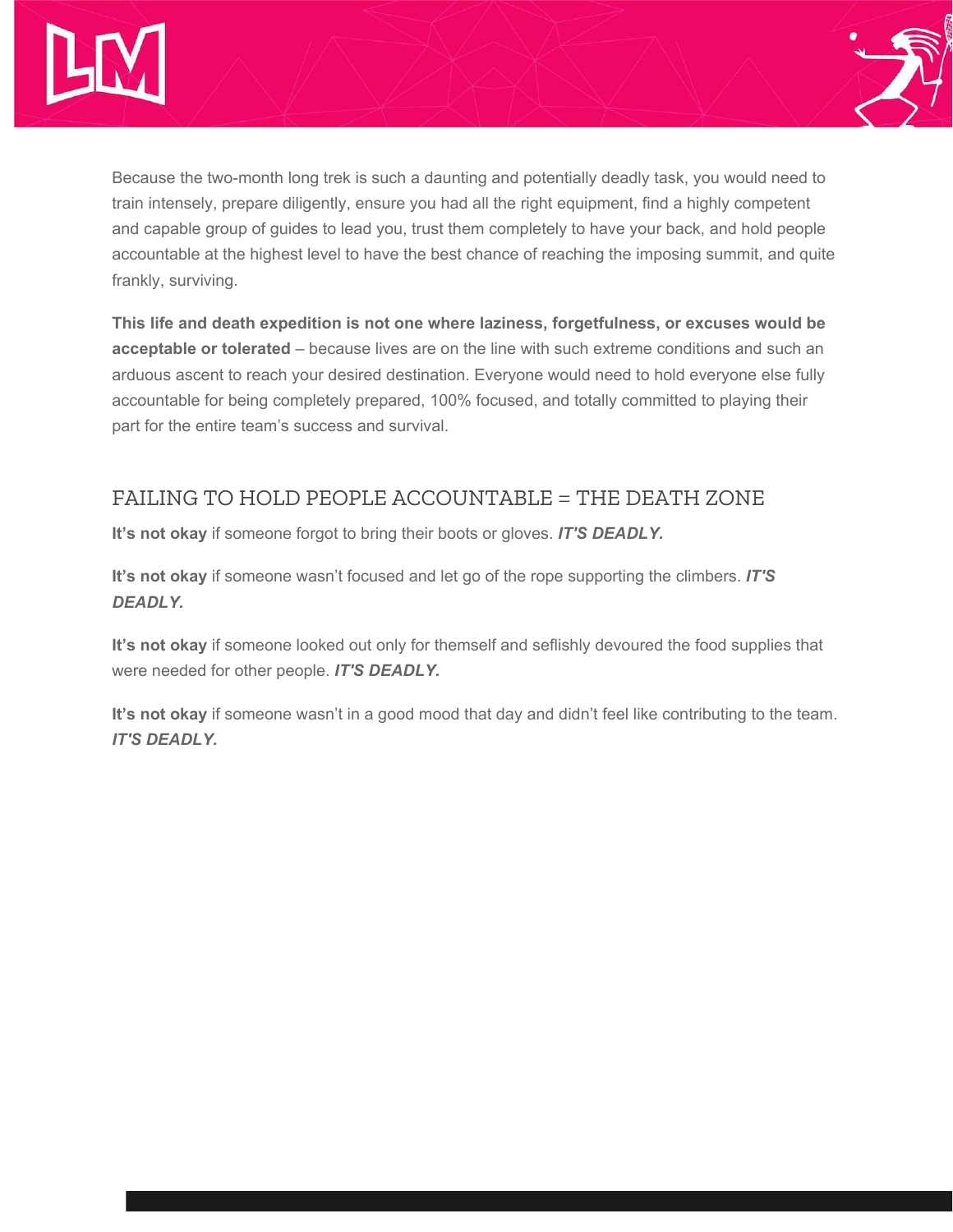





*The top portion of the climb above 26,000 feet is*

*actually known as the "Death Zone" because over 200 climbers have died there in their failed attempts to summit Mount Everest.*

**Not living up to the group's Standards and expectations is potentially DEADLY to:**

- 1. **yourself**
- 2. **your teammates**
- 3. **your team's mission**
- 4. **all of the above**

Obviously this is an extreme example but hopefully it proves the point that the higher you want to climb with your team and the more that is on the line, the higher you must set your Standards and the more people must be accountable and hold each other accountable. Failing to hold someone fully accountable can be potentially fatal to the whole team, not to mention your dreams of reaching the summit.

**Similarly, the higher you want to climb with your team with your Desired Result**, the loftier you will need to set your Standards, the more you will need to prepare and invest, the less forgiving your margin for error, and *the more you will need to hold people accountable*. The higher your goals, the more you must invest and the less tolerance you can have for people not getting the job done.

### IF YOU WANT TO WIN A CONFERENCE, STATE, NATIONAL, OR WORLD CHAMPIONSHIP…

- **It's not okay** to blow off offseason workouts.
- **It's not okay** to skip a set in the weight room.
- **It's not okay** to take plays off.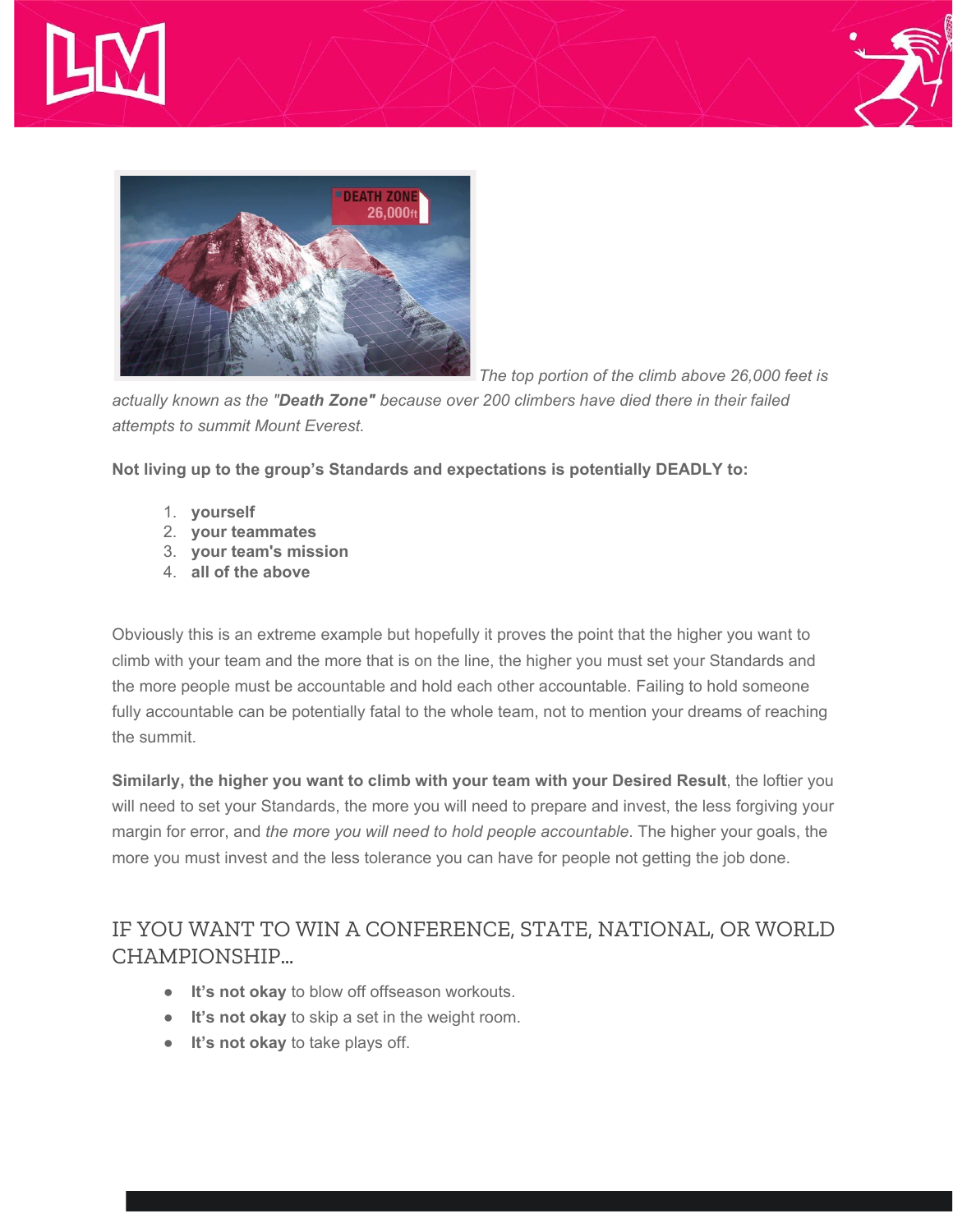



- **It's not okay** to damage your team's hard-earned reputation by acting like a fool.
- **It's not okay** to lose your composure with the officials and hurt your team.
- **It's not okay** to miss a sign or not know or execute your team's plays.
- **It's not okay** to blame your poor performance on the adverse weather/field/court conditions.
- **It's not okay** to disrespect your teammates or coaches.

#### *IT'S DEADLY TO ACHIEVING YOUR TEAM'S DESIRED RESULT AND JUST CAN'T HAPPEN!*



### DEATH BY 1,000 CUTS

**These seemingly small problems add up over time and often are dream killers and team killers.** They are what's often called "*death by a thousand cuts*."

**If you continually permit, tolerate, and accept these things and don't call people out and hold them accountable**, you sentence your team to death by a thousand cuts and you will never get to your Desired Result. You will never make it to the summit of the mountain your team wants to climb, your dream will die, and you'll look back with regret.

**Whatever level you aspire to, you must set and sustain your Standards of preparation, focus, effort, and execution at that particular level.** If you're not willing to meet the Standards and hold people accountable to them, you're just not going to get there. Someone else who is willing to invest the time, effort, and energy - *and is willing to hold their teammates accountable* - ultimately will.